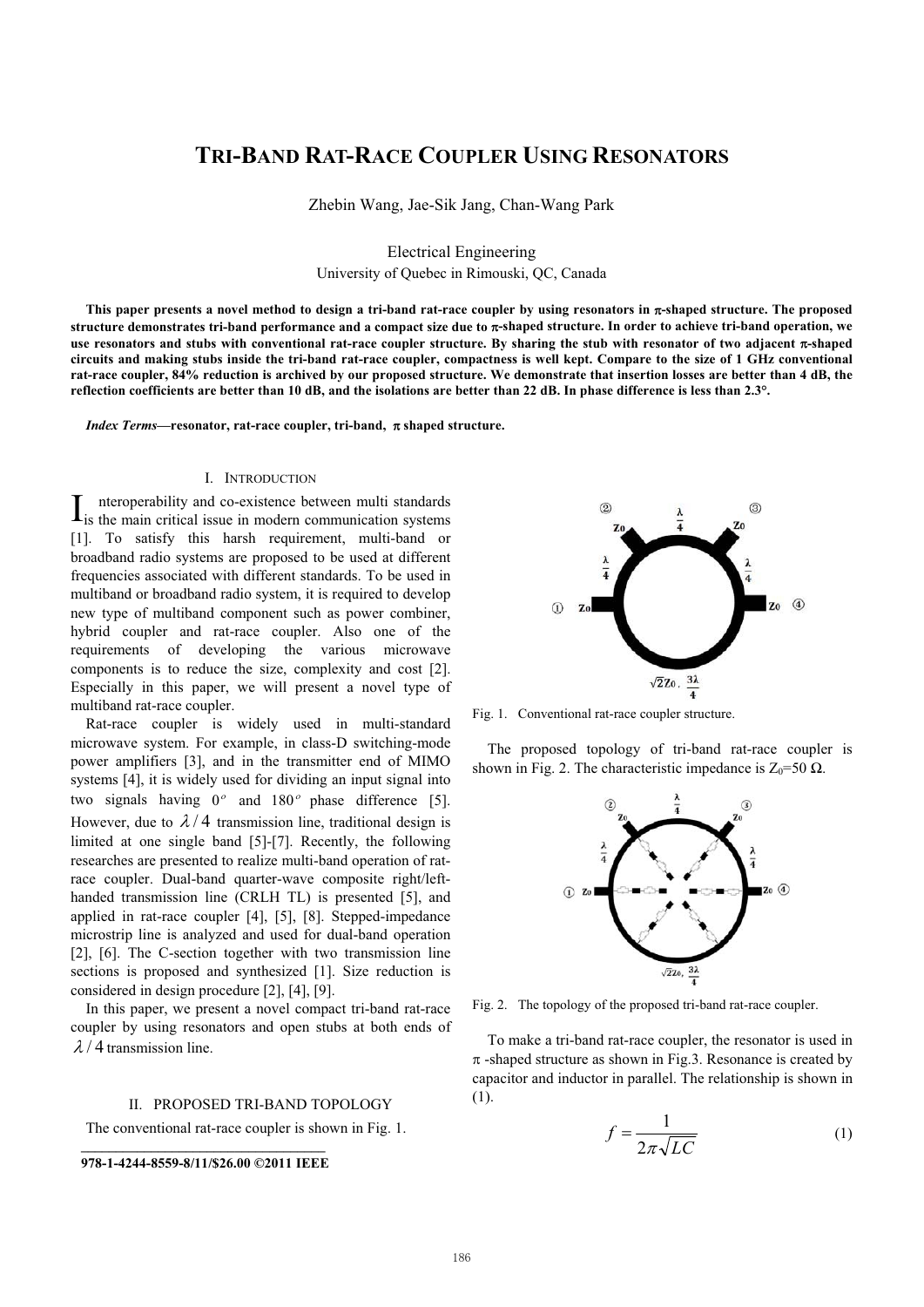Before analyzing the whole topology of tri-band rat-race coupler, we will explain  $\pi$ -shaped structure with resonators in Fig. 3.

The line  $l_1$  is  $\lambda/4$  length at frequency  $f_1$  with the impedance of  $Z_1 = 70.7 \Omega$ . At both ends of  $l_1$ , we put one stub with impedance  $Z_2$  with length  $l_2$  between resonator  $f_1$  and resonator  $f_2$ . After resonator  $f_2$ , we add one open stub with impedance  $Z_2$  and length  $l_3$ . Resonators  $f_1$  and  $f_2$  are specially designed to block the signal generated at frequency  $f_1$  and  $f_2$ , respectively.



Fig. 3. The proposed  $\pi$ -shaped structure.

Fig. 4 shows the principle of  $\pi$ -shaped structure. At frequency  $f_1$ , the signal is blocked by the first resonator  $f_1$  and the proposed  $\pi$ -shaped structure becomes a simple transmission line (Fig. 4(a)). At frequency  $f_2$ , the signal passes through resonator  $f_1$  and be blocked by resonator  $f_2$ . Our proposed  $\pi$ -shaped structure transforms to a simple  $\pi$ -shaped circuit as shown in Fig.  $4(b)$ . Finally at frequency  $f_3$ , the first stub  $l_2$  is added to the second stub  $l_3$  to be considered as one longer open stub  $l_2+l_3$  (Fig. 4(c)).



Fig. 4. Principle of tri-band operation.

In order to calculate the length  $l_2$  and  $l_2+l_3$  and impedance  $Z_2$ , we use ABCD matrix that allows simplifying the calculation.

At  $f_2$ , Fig. 4(b) with symmetrical structure at both ends of

 $l_1$ corresponds to the following matrix [3]:

$$
\begin{bmatrix} A & B \ C & D \end{bmatrix} = \begin{bmatrix} 1 & 0 \ J'_{2} \tan \beta_{2}l_{2} & 1 \end{bmatrix} * \begin{bmatrix} \cos \beta_{2}l_{1} & jZ_{1} \sin \beta_{2}l_{1} \\ jY_{1} \sin \beta_{2}l_{1} & \cos \beta_{2}l_{1} \end{bmatrix} * \begin{bmatrix} 1 & 0 \\ jY_{2} \tan \beta_{2}l_{2} & 1 \end{bmatrix}
$$
 (2)

Where 
$$
\beta_2 = \frac{2\pi}{\lambda_2}, l_1 = \frac{\lambda_1}{4}, Z_1 = 70.7 \Omega.
$$

At frequency  $f_2$ , ABCD matrix of a quarter wavelength  $(\lambda/4)$  transmission line with impedance  $Z_{01}$  can be expressed as:

$$
\begin{bmatrix} A & B \\ C & D \end{bmatrix} = \begin{bmatrix} 0 & jZ_{01} \\ jY_{01} & 0 \end{bmatrix}
$$
 (3)

Similarly, at  $f_3$ , the matrix of Fig. 4(c) will be:

$$
\begin{bmatrix} \vec{A} & \vec{B} \\ \vec{C} & \vec{D} \end{bmatrix} = \begin{bmatrix} 1 & 0 \\ jY_2 \tan \beta_3 (l_2 + l_3) & 1 \end{bmatrix} * \begin{bmatrix} \cos \beta_3 l_1 & jZ_1 \sin \beta_3 l_1 \\ jY_1 \sin \beta_3 l_1 & \cos \beta_3 l_1 \end{bmatrix} * \begin{bmatrix} 1 & 0 \\ jY_2 \tan \beta_3 (l_2 + l_3) & 1 \end{bmatrix}
$$
\n(4)  
\nWhere  $\beta_3 = \frac{2\pi}{\lambda_3}, l_1 = \frac{\lambda_1}{4}, Z_1 = 70.7 \Omega.$ 

The quarter wavelength transmission line with impedance  $Z_{02}$  at frequency  $f_3$  can be expressed as:

$$
\begin{bmatrix} A' & B' \\ C' & D \end{bmatrix} = \begin{bmatrix} 0 & jZ_{02} \\ jY_{02} & 0 \end{bmatrix}
$$
 (5)

Ideally the equivalent length of the proposed  $\pi$ -shaped circuit should be  $\lambda_1 / 4$ ,  $\lambda_2 / 4$  and  $\lambda_3 / 4$  at frequency  $f_1$ ,  $f_2$ , and  $f_3$ , respectively. To do that, we have to satisfy the condition of rat-race coupler for these three frequencies.

By equalizing the equations (2) and (3), we can deduce:

$$
A = \cos \beta_2 l_1 - Y_2 Z_1 \tan \beta_2 l_2 \sin \beta_2 l_1 = 0
$$
  
\n
$$
\Rightarrow Z_1 \tan \beta_2 l_1 = Z_2 \cot \beta_2 l_2
$$
 (6)

$$
B = jZ_1 \sin \beta_2 l_1 = jZ_{01}
$$
  
\n
$$
\Rightarrow Z_{01} = Z_1 \sin \beta_2 l_1
$$
\n(7)

$$
C = jY_2 \tan \beta_2 l_2 \cos \beta_2 l_1 + jY_1 \sin \beta_2 l_1 - jY_2 Y_2 Z_1 \tan \beta_2 l_2
$$
  
\n\* tan  $\beta_2 l_2 \sin \beta_2 l_1 + jY_2 \tan \beta_2 l_2 \cos \beta_2 l_1 = jY_{01}$  (8)

$$
D = \cos \beta_2 l_1 - Y_2 Z_1 \tan \beta_2 l_2 \sin \beta_2 l_1 = 0
$$
  
\n
$$
\Rightarrow Z_1 \tan \beta_2 l_1 = Z_2 \cot \beta_2 l_2
$$
 (9)

Similarly for frequency  $f_3$ , we can deduce: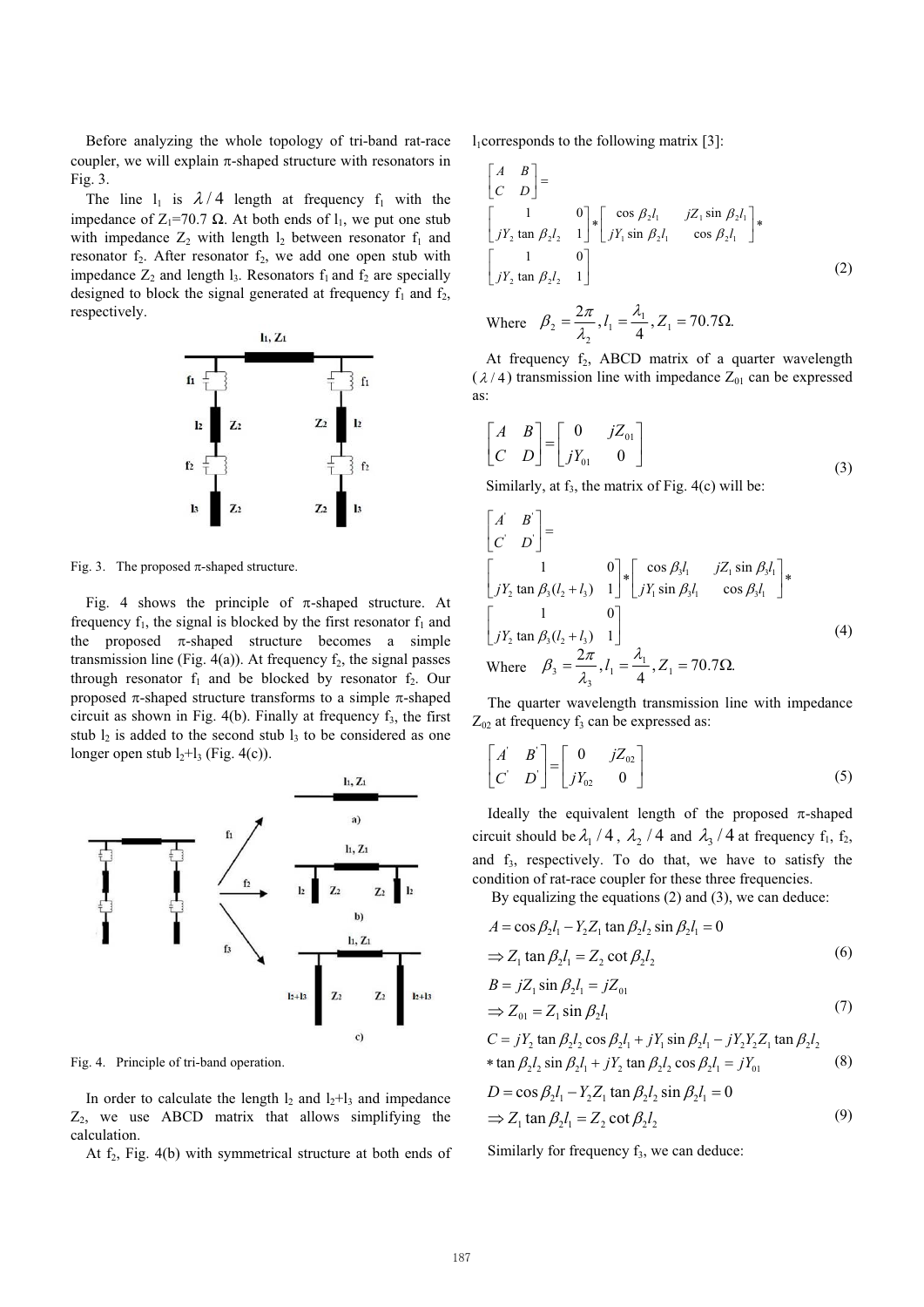$$
\Rightarrow Z_1 \tan \beta_3 l_1 = Z_2 \cot \beta_3 (l_2 + l_3)
$$
 (10)

$$
\Rightarrow Z_{02} = Z_1 \sin \beta_3 l_1 \tag{11}
$$

Where 
$$
\beta_2 = \frac{2\pi}{\lambda_2}, \beta_3 = \frac{2\pi}{\lambda_3}, l_1 = \frac{\lambda_1}{4}, Z_1 = 70.7\Omega.
$$

In equation (9), by giving  $Z_2=50 \Omega$ , we can calculate the stub length  $l_2$ . By (7),  $Z_{01}$  is obtained as 57.2  $\Omega$ . With the same way using (10) we can find the value of  $l_2+l_3$  and  $Z_{02}$  = 41.6  $\Omega$ . The calculated  $Z_{01}$  and  $Z_{02}$  are far from the ideal value 70.7  $\Omega$ . We have to increase the value of  $Z_1$  in (7) and (11) to obtain the best performance of tri-band operation.

## III. SIMULATED AND MEASURED RESULTS



Fig. 5. Fabricated tri-band rat-race coupler.

We fabricate circuit by using the substrate Taconic TLX-8 with dielectric constant 2.55 at the frequencies 1GHz/1.5GHz/2.5GHz as shown in Fig. 5.



Fig. 6. Simulated and measured results of insertion loss of  $S_{23}$  and  $S_{43}$ .

By combining two adjacent  $\pi$ -shaped lines as one, the number of these lines added on initial rat-race coupler is reduced to six instead of twelve. Because our proposed

structure is based on the conventional rat-race coupler for 2.5 GHz, the size of our coupler is 84% smaller than conventional rat-race coupler at 1 GHz. The measured and simulated results are compared in Fig. 6 to Fig. 12. For three frequencies, insertion losses are better than 4 dB. The reflection coefficients are better than 10 dB, and the isolation between port 1 and 3, port 2 and 4 are better than 26 dB and 22dB, respectively. In phase difference  $\angle$  S23-  $\angle$  S43 is less than 2.3°. Out-of-phase difference  $\angle$  S21- $\angle$ S41 is less than 183.8°.



Fig. 7. Simulated and measured results of  $\angle$  S<sub>23</sub>- $\angle$  S<sub>43</sub>.



Fig. 8. Simulated and measured results of insertion loss of  $S_{21}$  and  $S_{41}$ .



Fig. 9. Simulated and measured results of  $\angle S_{21}$ - $\angle S_{41}$ .